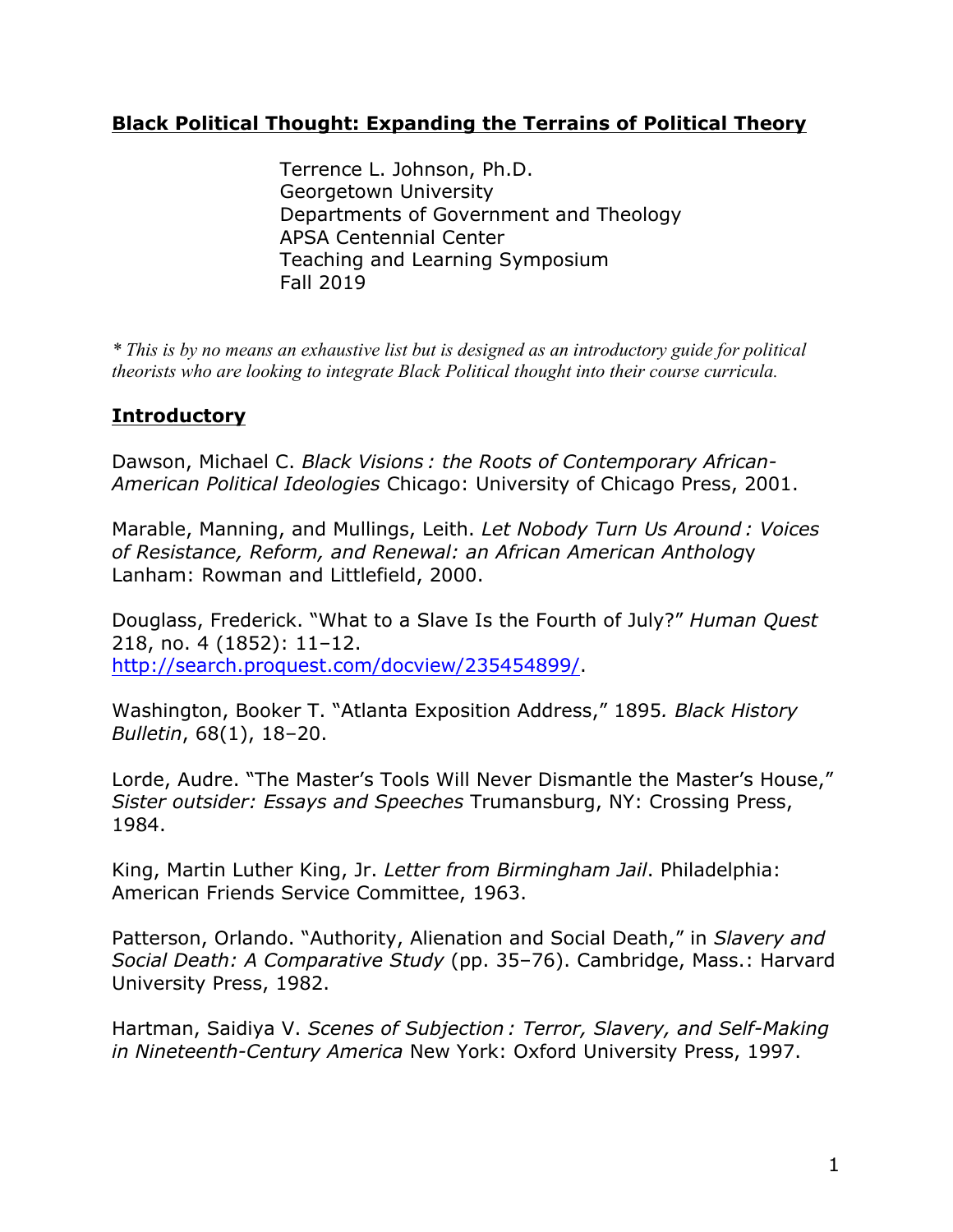#### **Race and the Negro Problem**

Du Bois, W. E. B. *The Souls of Black Folk : The Oxford W. E. B. Du Bois*. 1st ed. Oxford: Oxford University Press, 2010.

Alexander, Michelle. *The New Jim Crow : Mass Incarceration in the Age of Colorblindness* Revised edition. New York: New Press, 2012.

Mills, Charles W. *Blackness Visible : Essays on Philosophy and Race* Ithaca: Cornell University Press, 2015.

Bogues, Anthony. *Black Heretics, Black Prophets : Radical Political Intellectuals* London: Routledge, 2016.

Gooding-Williams, Robert. *In the Shadow of Du Bois Afro-Modern Political Thought in America* Cambridge, Mass.: Harvard University Press, 2010.

Johnson, Terrence L. "On the Limits of Rights and Representation." *Journal of Religious Ethics* 43, no. 4 (2015): 697–722.

#### **Religion and Counter-Publics**

Higginbotham, Evelyn Brooks. "The Black Church: A Gender Perspective," in *Righteous Discontent: The Women's Movement in the Black Baptist Church, 1880-1929* Cambridge: Harvard University Press, 1994.

Johnson, Terrence L. *Tragic Soul-Life : W.E.B. Du Bois and the Moral Crisis Facing American Democracy* New York: Oxford University Press, 2012.

Gooding-Williams, Robert. "Politics, Racial Solidarity, Exodus!" *The Journal of Speculative Philosophy* 18, no. 2 (2004): 118–128. http://muse.jhu.edu/journals/journal\_of\_speculative\_philosophy/v018/18.2g ooding-williams.html.

Stewart, Maria W., and Richardson, Marilyn. *Maria W. Stewart, America's First Black Woman Political Writer : Essays and Speeches* Bloomington: Indiana University Press, 1987.

Rogers, Melvin. *The Undiscovered Dewey: Religion, Morality, and the Ethos of Democracy*. New York: Columbia University Press, 2009.

West, Cornel. *Democracy Matters : Winning the Fight Against Imperialism* New York: Penguin Press, 2004.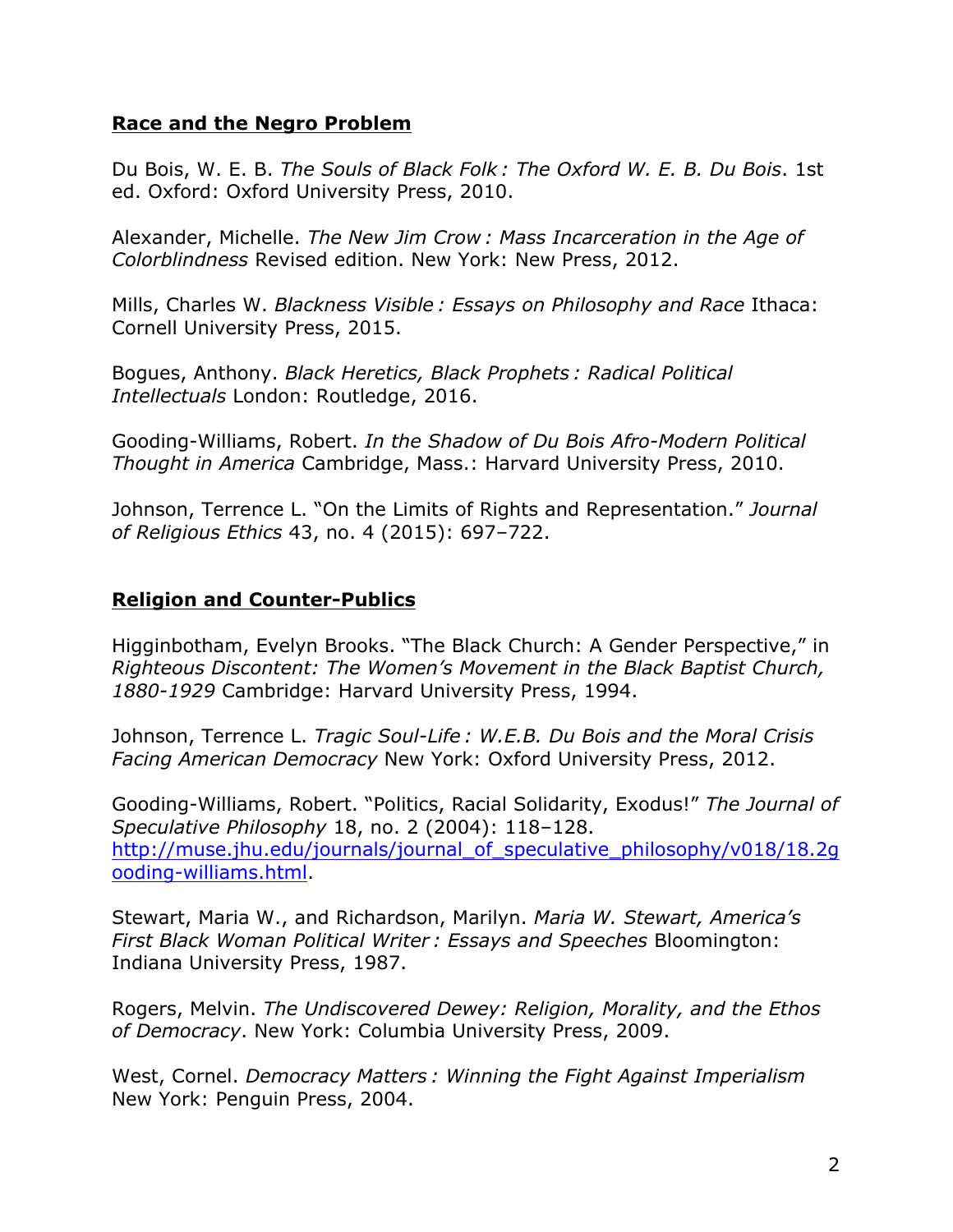# **Liberalism and Its (Black) Critics**

Mills, Charles W. *The Racial Contract*. Cornell University Press, 1997.

Mills, Charles W. *Black Rights/white Wrongs : the Critique of Racial Liberalism* New York, NY: Oxford University Press, 2017.

Bogues, Anthony. *Empire of Liberty Power, Desire, and Freedom* Hanover, N.H.: Dartmouth College Press, 2010.

Mills, Charles W. "Racial Liberalism." *PMLA* 123, no. 5 (2008): 1380–1397.

Fogg-Davis, Hawley. "The Racial Retreat of Contemporary Political Theory." *Perspectives on Politics* 1, no. 03 (2003): 555–564.

Allen, Danielle S. *Talking to Strangers : Anxieties of Citizenship Since Brown V. Board of Educatio*n Chicago: University of Chicago Press, 2004.

Reed, Adolph L. *Without Justice for All : the New Liberalism and Our Retreat from Racial Equality* Boulder, Colo.: Westview Press, 1999.

## **Gender and Sexuality**

Crenshaw, Kimberle. "Mapping the Margins: Intersectionality, Identity Politics, and Violence against Women of Color," *Stanford Law Review*, Vol. 43 No. 6 (Jul. 1991)

Roberts, Dorothy. *Killing the Black Body: Race, Reproduction and the Meaning of Liberty* (Second Vintage Books Edition, 2017)

Cohen, Cathy J. "Obama, Neoliberalism, and the 2012 Election: Why We Want More Than Same-Sex Marriage." *Souls* 14, no. 1-2 (2012): 19–27.

White, E. Frances. *Dark Continent of Our Bodies : Black Feminism and the Politics of Respectability* Philadelphia: Temple University Press, 2001.

White, E. Frances. "Africa on My Mind: Gender, Counter Discourse and African-American Nationalism." *Journal of Women's History* 2 (1990): 73– 97.

Lynn, Denise M. "Socialist Feminism and Triple Oppression: Claudia Jones and African American Women in American Communism." *Journal for the Study of Radicalism* 8, no. 2 (2014): 1–20.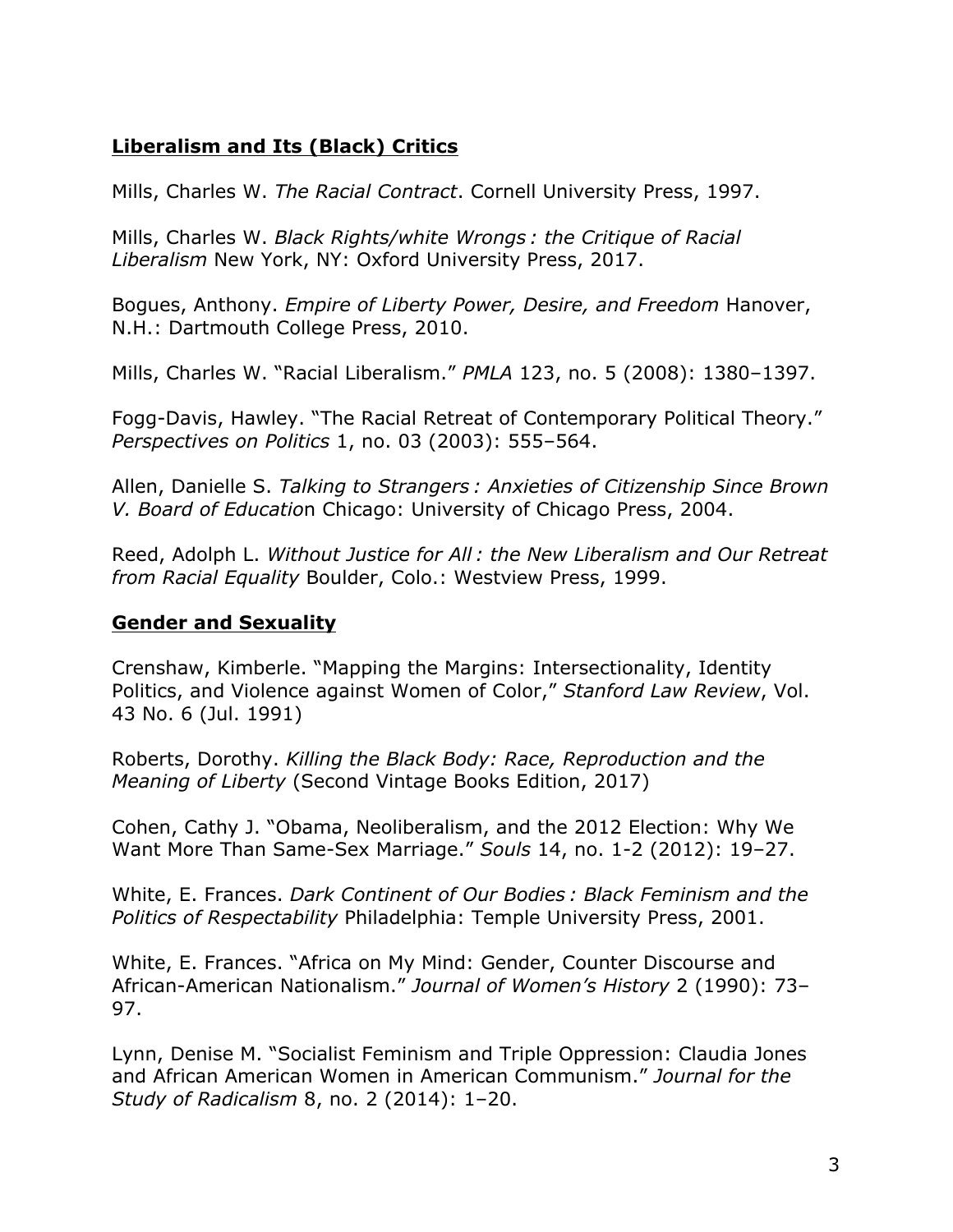http://muse.jhu.edu/journals/journal\_for\_the\_study\_of\_radicalism/v008/8.2 .lynn.html.

Beal, Frances M. "Double Jeopardy: To Be Black and Female." *Meridians* 8, no. 2 (2008): 166–176.

# **Race, Politics and Theory**

Carmichael, Stokely and Hamilton, Charles V. *Black Power : the Politics of Liberation in America* New York: Vintage Books, 1967.

Gordon, Lewis R. *Existentia Africana: Understanding Africana Existential Thought* (Routledge Press, 2000)

Gordon, Jane Anna. *Creolizing Political Theory Reading Rousseau through Fanon* First edition. New York: Fordham University Press, 2014.

Roberts, Neil. *Freedom as Marronage*. Chicago: The University of Chicago Press, 2015.

Roberts, Neil. "Violence, Livity, Freedom." *Small Axe* 18, no. 1 (2014):181– 192. http://muse.jhu.edu/journals/small\_axe/v018/18.1.roberts.html.

Baldwin, James. *Nobody Knows My Name : More Notes of a Native Son* 1st Vintage international ed. New York: Vintage Books, 1993.

Davis, Angela Y and Barat, Frank. *Freedom Is a Constant Struggle : Ferguson, Palestine, and the Foundations of a Movement*. Chicago, Illinois: Haymarket Books, 2016.

Cohen, Cathy J. "Punks, Bulldaggers, and Welfare Queens: The Radical Potential of Queer Politics?" GLQ: A Journal of Lesbian and Gay Studies 3, no. 4 (1997): 437–465. http://glq.dukejournals.org/cgi/content/abstract/15/4/583.

Taylor, K. *From #BlackLivesMatter to Black Liberation* Chicago, Illinois: Haymarket Books, 2016.

Lamar, Kendric., Clinton, G., Thundercat, Bilal, Wise, A., Snoop Dogg, … Isley, R. (2015). *To Pimp a Butterfly* Santa Monica, CA: Aftermath Entertainment.